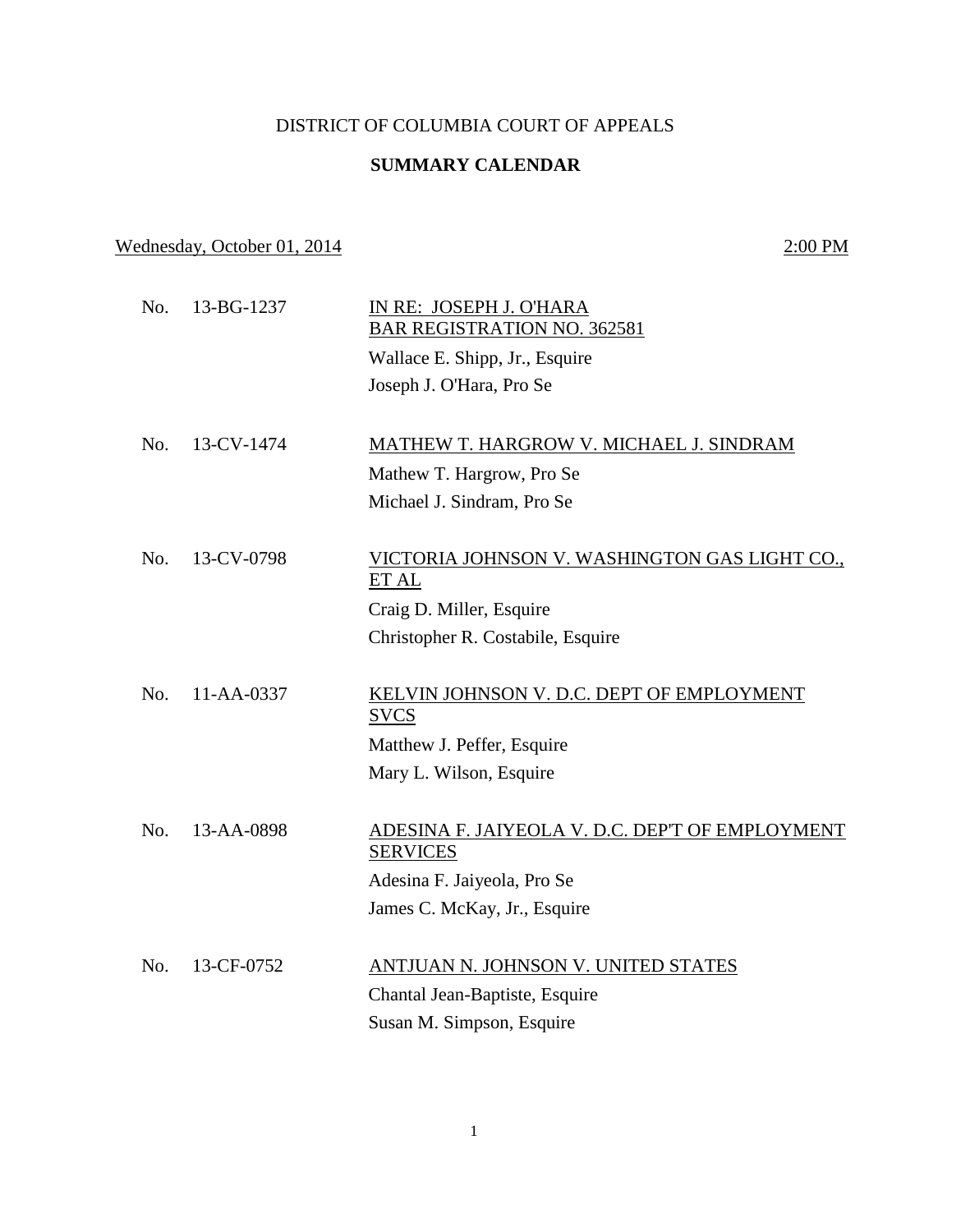| No. | 13-PR-0244                | IN RE: ESTATE OF WINIFRED L. FARMER; JONATHAN<br>FARMER, APPELLANT |         |
|-----|---------------------------|--------------------------------------------------------------------|---------|
|     |                           | Christopher G. Hoge, Esquire                                       |         |
|     |                           | Michael F. Curtin, Esquire                                         |         |
|     |                           |                                                                    |         |
| No. | 12-CF-1224                | LAKEISHA SCOTT V. UNITED STATES                                    |         |
|     |                           | Douglas B. Evans, Sr., Esquire                                     |         |
|     |                           | Lauren R. Bates, Esquire                                           |         |
| No. | 13-CO-0884                | <b>BASILLO BENITEZ V. UNITED STATES</b>                            |         |
|     |                           | Joseph A. Virgilio, Esquire                                        |         |
|     |                           | Ann K. H. Simon, Esquire                                           |         |
|     |                           |                                                                    |         |
| No. | 12-CF-1606                | LARRY KINGSBURY V. UNITED STATES                                   |         |
|     |                           | Craig N. Moore, Esquire                                            |         |
|     |                           | Stratton C. Strand, Esquire                                        |         |
| No. | 13-CF-0814                | JARRELL A. GAYDEN V. UNITED STATES                                 |         |
|     |                           | George E. Rickman, Esquire                                         |         |
|     |                           | Stephen F. Rickard, Esquire                                        |         |
|     |                           |                                                                    |         |
| No. | 13-CO-0938                | THIEND R. BAKER V. UNITED STATES                                   |         |
|     |                           | Enid Hinkes, Esquire                                               |         |
|     |                           | L. Jackson Thomas, II, Esquire                                     |         |
|     | Tuesday, October 14, 2014 |                                                                    | 2:00 PM |
|     |                           |                                                                    |         |
| No. | 13-BG-1502                | IN RE: LORENZO C. FITZGERALD, JR.                                  |         |

BAR REGISTRATION NO. 390603 Wallace E. Shipp, Jr., Esquire Leonard L. Long, Esquire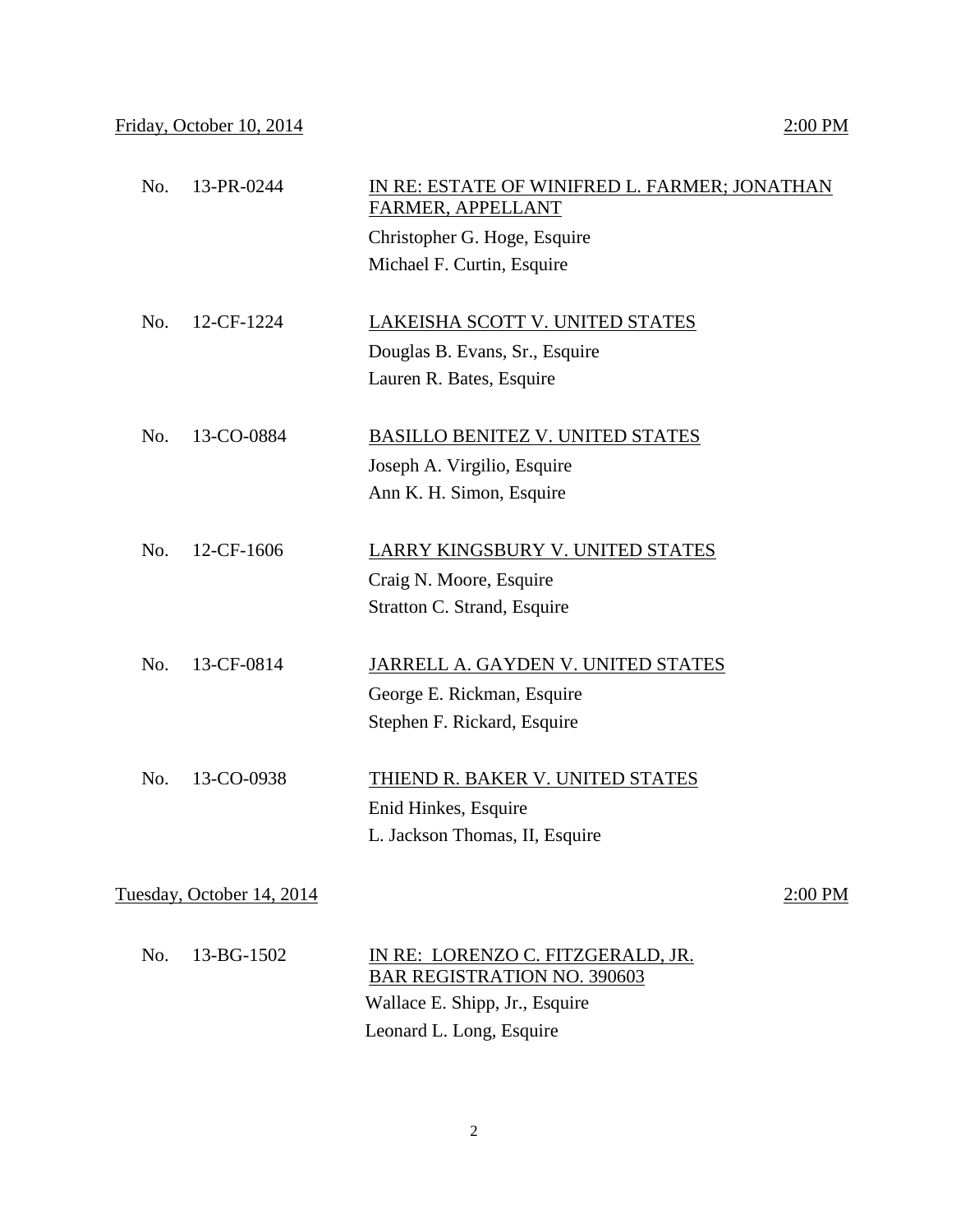| No. | 13-AA-0701                 | RICHARD KLUGMAN V. D.C. BOARD OF ZONING<br><b>ADJUSTMENT</b> |           |
|-----|----------------------------|--------------------------------------------------------------|-----------|
|     |                            | Richard Klugman, Pro Se                                      |           |
|     |                            | Meridith H. Moldenhauer, Esquire                             |           |
| No. | 13-CV-1354                 | AAMCO TRANSMISSIONS V. HERMAN BYLL                           |           |
|     |                            | Peter Hwang, Esquire                                         |           |
|     |                            | Ziad Haddad, Esquire                                         |           |
|     |                            |                                                              |           |
| No. | 13-CM-0816                 | <b>MICHAEL A. HAWKINS V. UNITED STATES</b>                   |           |
|     |                            | Howard Margulies, Esquire                                    |           |
|     |                            | Sharon A. Sprague, Esquire                                   |           |
|     |                            |                                                              |           |
| No. | 13-CM-1463                 | DARIUS CAIN WINSTON V. UNITED STATES                         |           |
| No. | 13-CM-1464                 | DARIUS CAIN WINSTON V. UNITED STATES                         |           |
|     |                            | Rahkel Bouchet, Esquire                                      |           |
|     |                            | Rockne Chickinell, Esquire                                   |           |
| No. | 13-CM-0730                 | DEE J. HARRIS V. UNITED STATES                               |           |
|     |                            | A. Kevin Fahey, Esquire                                      |           |
|     |                            | Susan M. Simpson, Esquire                                    |           |
|     |                            |                                                              |           |
|     | Thursday, October 16, 2014 |                                                              | $2:00$ PM |
| No. | 12-CT-1317                 | <u>SHARRON D. RUCKER V. DISTRICT OF COLUMBIA</u>             |           |
|     |                            | Cynthia Nordone, Esquire                                     |           |
|     |                            | John J. Woykovsky, Esquire                                   |           |
|     |                            |                                                              |           |
| No. | 13-FM-1050                 | NUNE ANLIAN V. STEVEN ANLIAN                                 |           |
|     |                            | Nune Anlian, Pro Se                                          |           |
|     |                            | Steven Anlian, Pro Se                                        |           |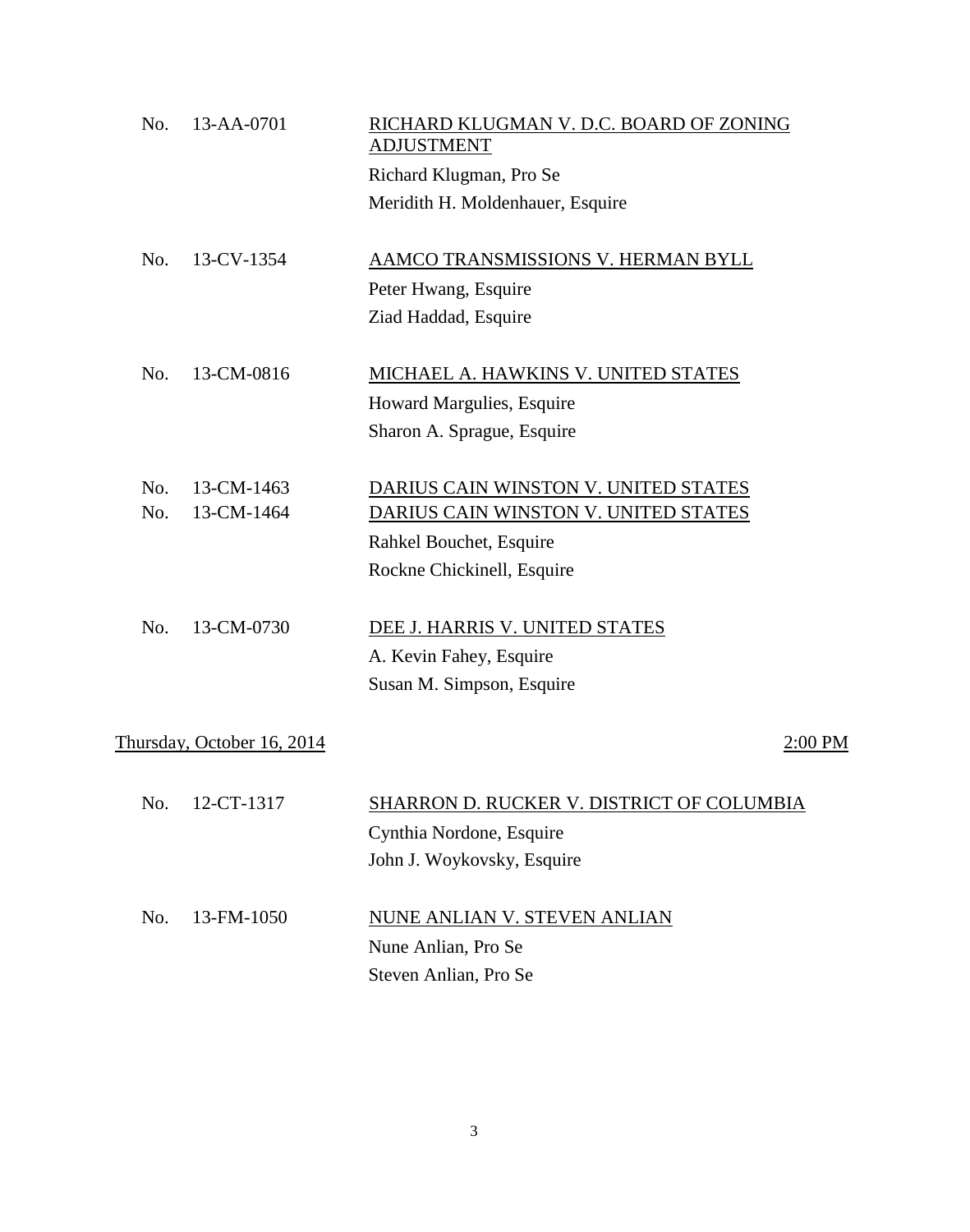| No. | 14-CV-0052                  | DONNA A. RIDLEY V. ALLIED BARTON SECURITY<br><b>SERVICES, LLC</b> |
|-----|-----------------------------|-------------------------------------------------------------------|
|     |                             | Donna A. Ridley, Pro Se                                           |
|     |                             | Richard S. Schrager, Esquire                                      |
| No. | 13-AA-1007                  | CHRISTOPHER L. MAY V. RED COATS                                   |
|     |                             | Christopher L. May, Pro Se                                        |
| No. | 13-CV-1158                  | CHARLES MINES V. CATHIE GILL, INC.                                |
|     |                             | Charles Mines, Pro Se                                             |
|     |                             | Carol S. Blumenthal, Esquire                                      |
| No. | 14-CV-0051                  | MUHSIN HANIF ABDUR-RAHIIM V. GLORIA D.<br><b>HENDERSON</b>        |
|     |                             | Muhsin Hanif Abdur Rahiim, Pro Se                                 |
|     | Wednesday, October 22, 2014 | 2:00 PM                                                           |
| No. | 14-FS-0243                  | IN RE: I.P.; N.P., APPELLANT                                      |
| No. | 14-FS-0244                  | IN RE: L.P.; N.P., APPELLANT                                      |
|     |                             | Jon S. Pascale, Esquire                                           |
|     |                             | Melissa Colangelo, Esquire                                        |
|     |                             | Jason Lederstein, Esquire                                         |
| No. | 11-CV-0925                  | SHARON DOUGLAS, ET AL. V. TRINITY PROPERTY<br>HOLDINGS, LLC.      |
|     |                             | Abdul Kadir Mohamed, Pro Se                                       |
|     |                             | Sharon Douglas, Pro Se                                            |
|     |                             | Alan K. Boal, Esquire                                             |
| No. | 13-CM-0993                  | KENNETH EDWIN KEYS V. UNITED STATES                               |
|     |                             | Sean R. Day, Esquire                                              |
|     |                             | Douglas K. Klein, Esquire                                         |
|     |                             |                                                                   |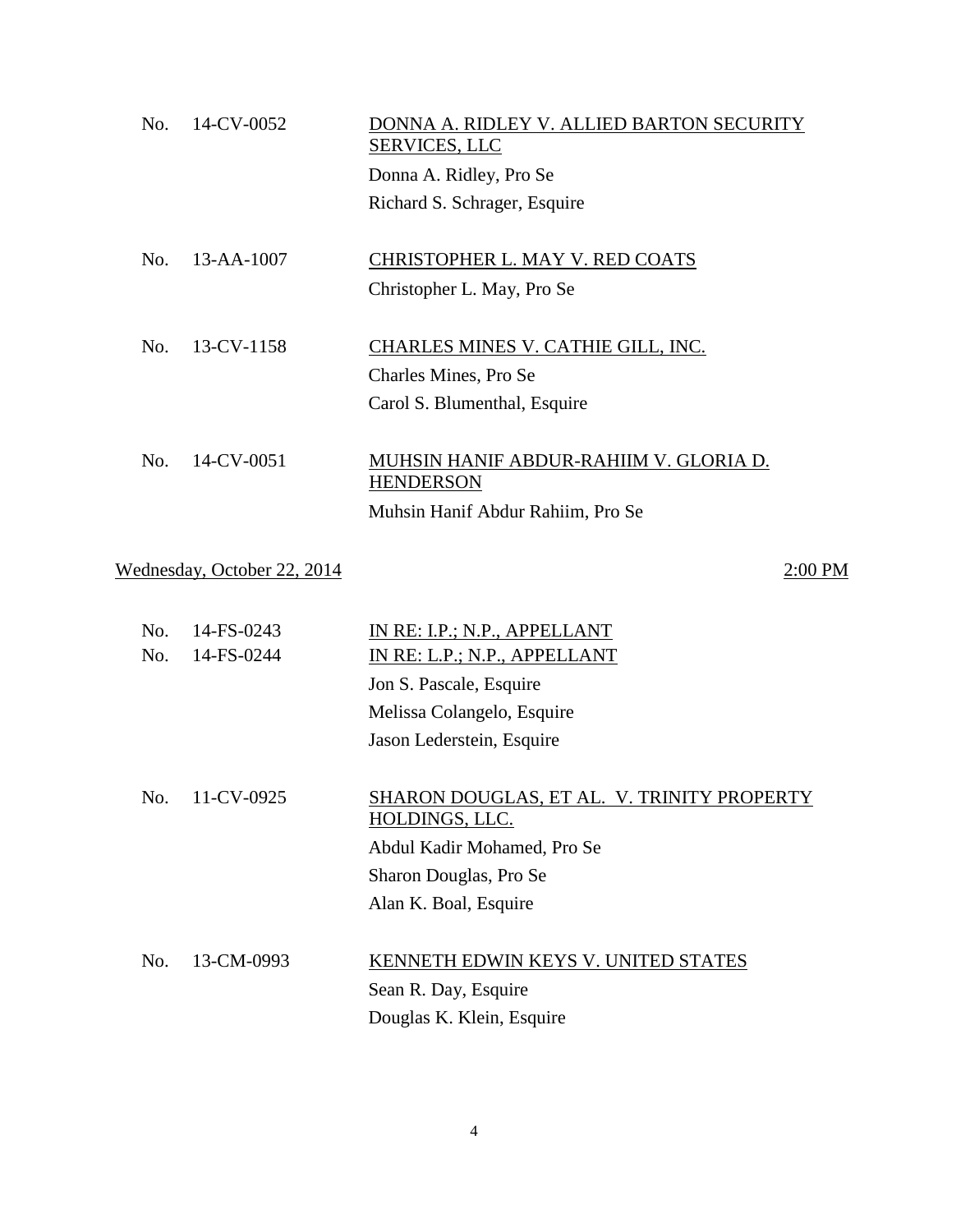| No.                      | 13-CT-1315 | REGINALD K. ROBINSON V. DISTRICT OF COLUMBIA                 |
|--------------------------|------------|--------------------------------------------------------------|
|                          |            | T. Gail Maddox-Levine, Esquire                               |
|                          |            | John W. Donovan, Esquire                                     |
| No.                      | 13-CF-1197 | JARRELL A. GAYDEN V. UNITED STATES                           |
|                          |            | Barbara E. Kittay, Esquire                                   |
|                          |            | LaTrena Carrington, Esquire                                  |
| No.                      | 13-CM-0932 | <b>GREGORY SAMUELS V. UNITED STATES</b>                      |
|                          |            | David Carey Woll, Esquire                                    |
|                          |            | Susan M. Simpson, Esquire                                    |
| Friday, October 24, 2014 |            | $2:00$ PM                                                    |
| No.                      | 13-BG-1504 | IN RE: CHARLES MALALAH<br><b>BAR REGISTRATION NO. 978801</b> |
|                          |            | Wallace E. Shipp, Jr., Esquire                               |
|                          |            | Charles Anyanga Malalah, Pro Se                              |
| No.                      | 12-FM-1980 | ROBERT HERSCHEL DESELMS V. JAEA FRANCES<br><b>HAHN</b>       |
|                          |            | Robert Herschel Deselms, Pro Se                              |
|                          |            | Jaea Frances Hahn, Pro Se                                    |
| No.                      | 12-CM-2027 | TIMOTHY E. TURNER V. UNITED STATES                           |
|                          |            | Donna L. Biderman, Esquire                                   |
|                          |            | Peter S. Smith, Esquire                                      |
| No.                      | 12-CM-1410 | THOMAS ELIOPOULOS V. UNITED STATES                           |
|                          |            | Jenifer Wicks, Esquire                                       |
|                          |            | David P. Saybolt, Esquire                                    |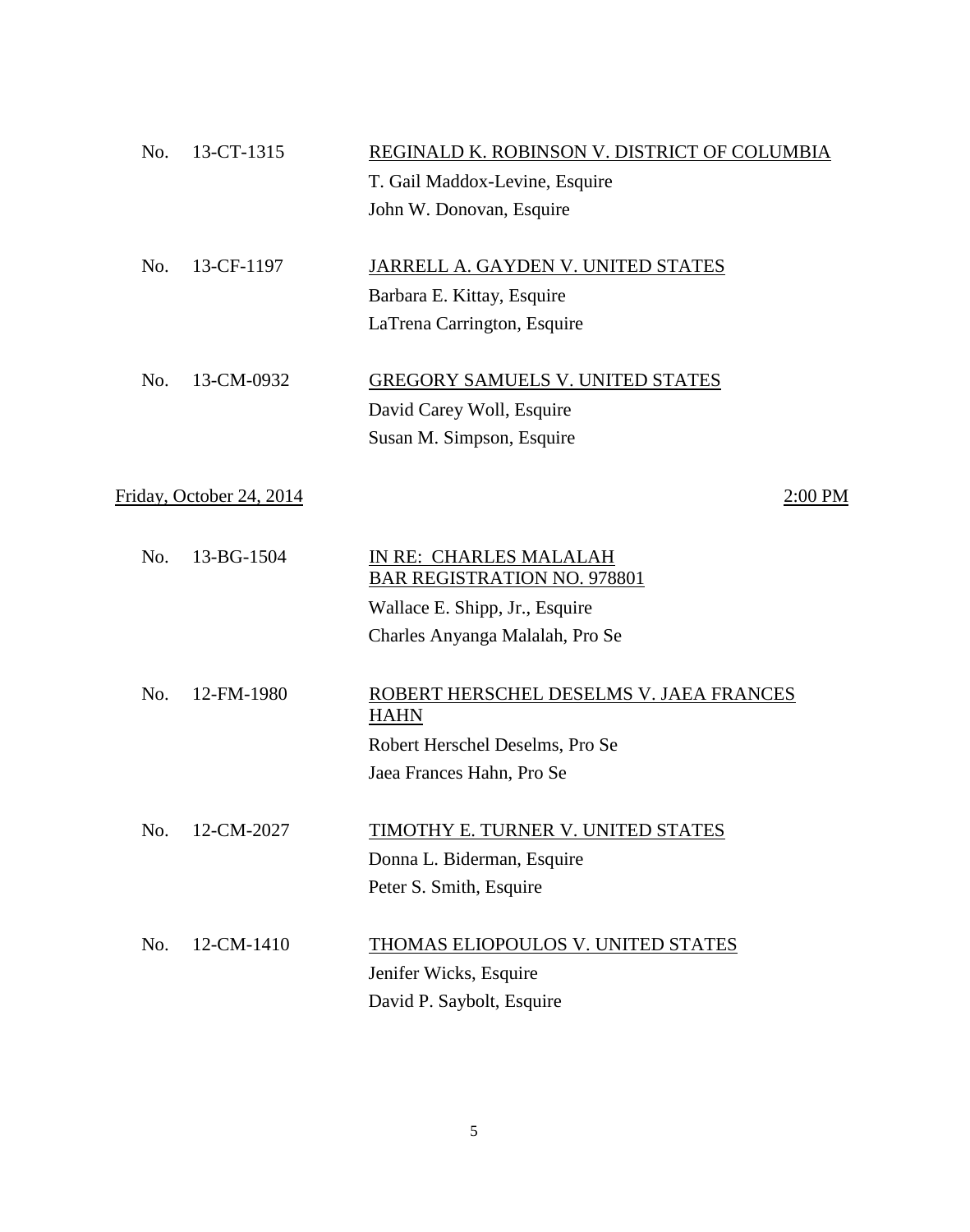| No. | 13-CO-0863                 | JOHNATHAN A. MACK V. UNITED STATES        |
|-----|----------------------------|-------------------------------------------|
|     |                            | Christine Pembroke, Esquire               |
|     |                            | Patricia A. Heffernan, Esquire            |
|     |                            |                                           |
| No. | 13-CM-0476                 | CERRON HAMP HAWKINS V. UNITED STATES      |
|     |                            | Sean Farrelly, Esquire                    |
|     |                            | Kristina L. Ament, Esquire                |
|     | Thursday, October 30, 2014 | 2:00 PM                                   |
|     |                            |                                           |
| No. | 13-CV-1335                 | <b>ARLENE GRAY V. CHRIS MURPHY, ET AL</b> |
|     |                            | Arlene Gray, Pro Se                       |
|     |                            | Rebecca P. Kohn, Esquire                  |
|     |                            | Ziad Haddad, Esquire                      |
| No. | 13-CO-1322                 | ALVIN R. BASS V. UNITED STATES            |
|     |                            | Alvin R. Bass, Pro Se                     |
|     |                            | Peter S. Smith, Esquire                   |
|     |                            |                                           |
| No. | 13-CF-0812                 | MICHAEL DUNCAN V. UNITED STATES           |
|     |                            | Steven R. Kiersh, Esquire                 |
|     |                            | Jay Apperson, Esquire                     |
| No. | 13-CO-1235                 | JEFFREY L. WHITLOW V. UNITED STATES       |
|     |                            | Deborah A. Persico, Esquire               |
|     |                            | Erik H. Zwicker, Esquire                  |
|     |                            |                                           |
| No. | 13-CF-0765                 | ERICK EDIL-NELSON AMAYA V. UNITED STATES  |
|     |                            | Dennis M. Hart, Esquire                   |
|     |                            | Rockne Chickinell, Esquire                |
| No. | 11-CF-1114                 | RODERICK A. RIDLEY V. UNITED STATES       |
|     |                            | Sydney Jean Hoffmann, Esquire             |
|     |                            | James A. Ewing, Esquire                   |
|     |                            |                                           |
|     |                            | 6                                         |